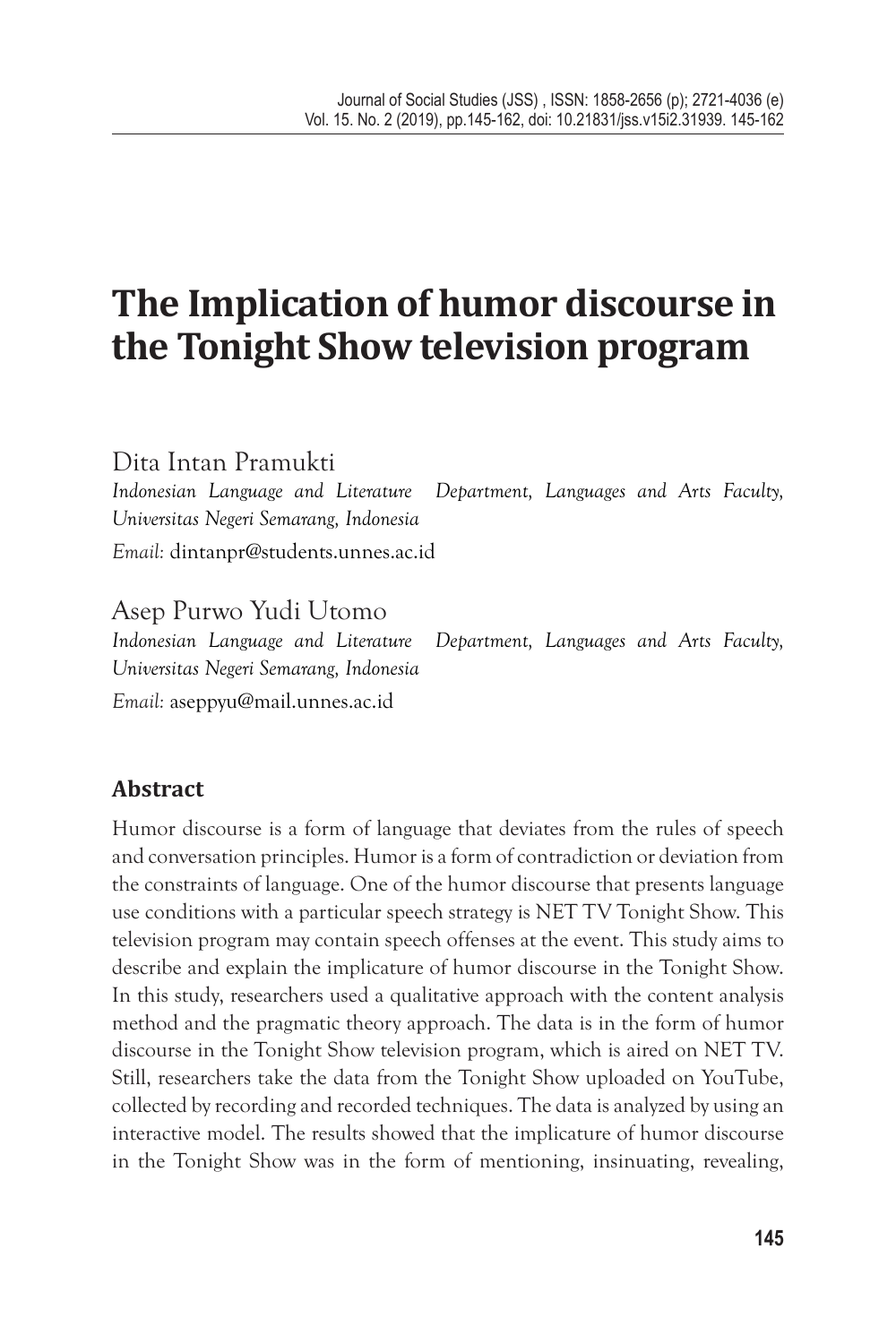protesting, informing, rejecting, accusing, asking, and saying. The benefit of this study is to know the humor discourse contained in the Tonight Show. **Keywords:** *Humor Discourse, Talk Show, Tonight Show, NET TV*

### **INTRODUCTION**

In everyday life, humans can not be separated from the use of implicature even the implicature is one part of everyday speech. Implicature can be defined as implied meaning which is contained in an utterance even though the utterance is not stated clearly. In understanding the implicature, it can not be separated from the cooperation principle between two speakers in a conversation. Implicature is very important to be known by both parties during the conversation interaction. It is because in order to avoid misunderstanding in the discussion. Implicature is a study of pragmatics. Implicature can be understood through context. The conversational implicature is part of pragmatics that can define the implied meaning of speech that caused by the principle of conversation violation.

In pragmatics, there is a humor discourse. Humor is a short story that tells a funny event to make the reader laugh. The humor can be caused by several things, namely the behavior of the perpetrators, the common events but misleading, the criticism of the situation, ignorance, misunderstanding, the cultural differences, and many other things. Humor can also be created through stimulation or jokes through the use of language with certain methods. Generally, humor is known as something that can cause laughter. Whereas in terms of the language, humor is a form of contradiction or deviation in the rules of language. It causes humor discourse is different from serious discourse.

In pragmatics, there is a humorous discourse. Humor is a short story that tells a funny event that is expected can make the reader laugh. The humorous of a humor can be caused by several things, namely the behavior of the actors, commonly events but misleading, criticism of the situation, ignorance, misunderstanding, cultural differences and other things. Humor can also be created through stimuli or jokes through the use of language with certain methods. Generally, humor is known as something that can cause laughter. While in the aspect of language, humor is a form of contradiction or deviation in the rules of language. It causes humorous discourse is different from serious discourse.

Humor can be classified to be successful if the spoken humor can be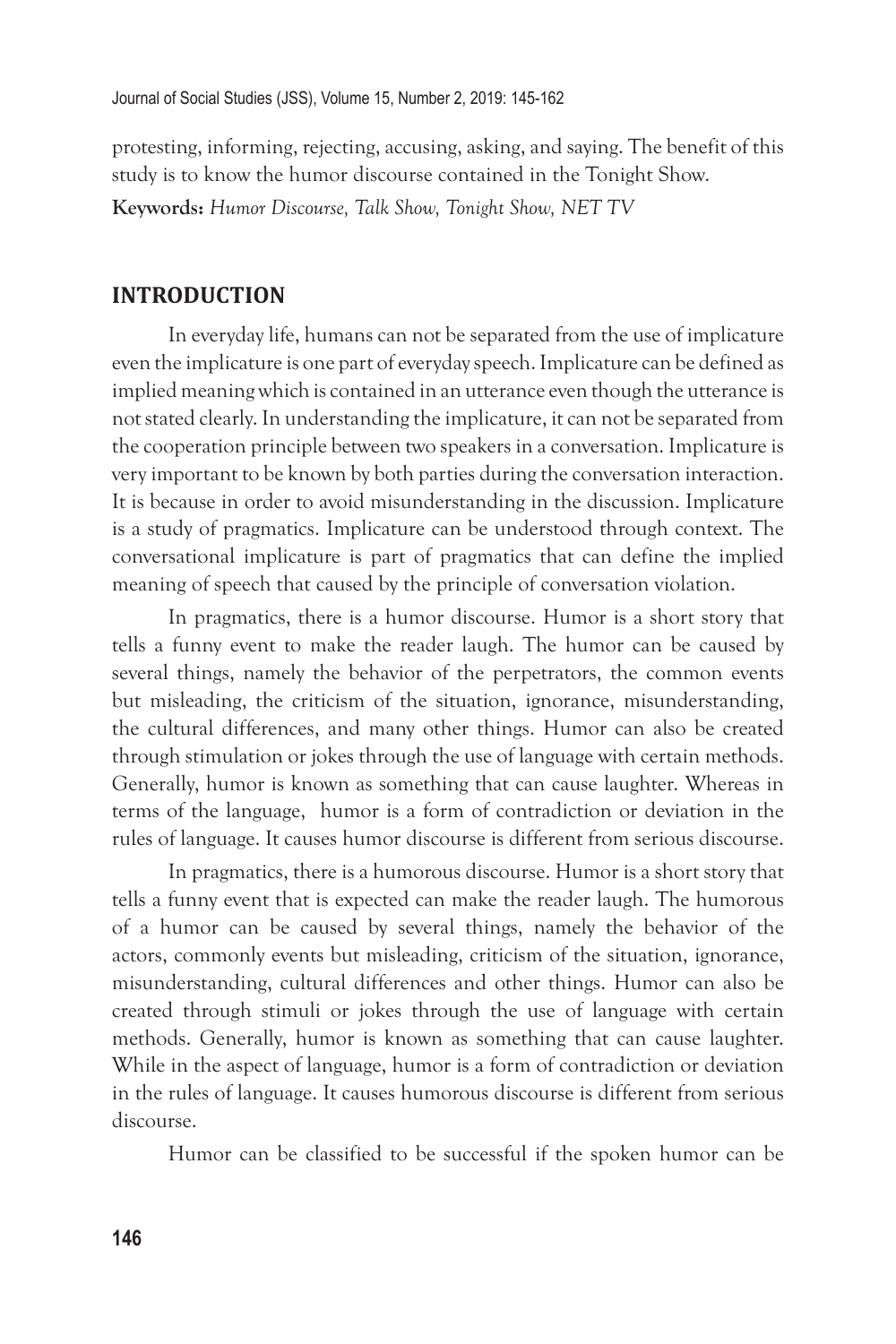directly accepted by the recipient of humor in accordance with the intent of the humorist's utterance. According to the sensory criteria, humor consists of many types, namely auditive humor, visual humor, and verbal humor. According to the material criteria, humor consists of sadistic humor, political humor, puzzle humor, and sex humor. While according to ethical criteria, humor can be divided into healthy humor and unhealthy humor. The last, according to aesthetic criteria, humor is derived into subtle humor that is implicitly uttered and crude humor that is explicitly uttered.

There are many television programs that present humor discourse, including talk show television program about Tonight Show. The program that was hosted by Desta, Vincent, Hesti, and Enzy presented humor with specific language technique. Tonight Show is a comedy program that aired from Monday to Friday. This program has given a new atmosphere in the world of entertainment, especially humor program.

Tonight Show consists of several segments including: Who is, Question and Answer of Vincent Desta (#TanyaVincetDesta) MTVD (Music Tonight Vincent Desta), Tonight's Radio, Tonight in News, Musical Drama, Tonight's Poetry, Tonight's Jokes, Selinting (intermezzo but contain important information), Tonight's Update, Tonight's Headline, Tonight's Clinic, Kamis (Mystery Thursday) and Tonight's Challenge which is always awaited by viewers. Tonight's Challenge consists of various games which are played alternately every day, including: Seberapa paham (How deep you understand), Jawab Aku dengan Satu Kata (Answer Me with One Word), Look In To My Eyes, Kiss Kiss Cup Muach, Mungkinkah (Could It Be), Kursi goyang (kuyang) (Rocking Chair (kuyang)), Heads Up, Tebak Gaya Jawab Jujur Kali (Jajuli) (Style Guess Answer Honestly (Jajuli)), Put Your Shoes Up, Tebak Siapa (TeSi) (Guess Who (TeSi)), Fun Fact, Tebak Bibir (Guess Lips), Tebak Gambar (Guess Pictures), Pernah Atau Tidak Pernah (Ever Or Never), Setuju Atau Tidak Setuju (Agree Or Disagree), Berpacu Dengan Mas Dedi (Compate With Mas Dedi), Diantara 2 Pilihan (Between 2 Choices), Buat Garis Lurus (Make Straight Line), Tonight Spelling, and Truth or Dare.

Nowadays, humor discourse is important to be analyzed because almost everyone faces cuteness in everyday life. Besides, humor also has many functions. Martin (2007: 15; Bell and Pomerantz, 2016: 28), categorized the function of humor into three categories, namely the cognitive and social benefits of positive emotional excitement, can relieve and overcome tension or stress, and the last is to use humor for communication and social influence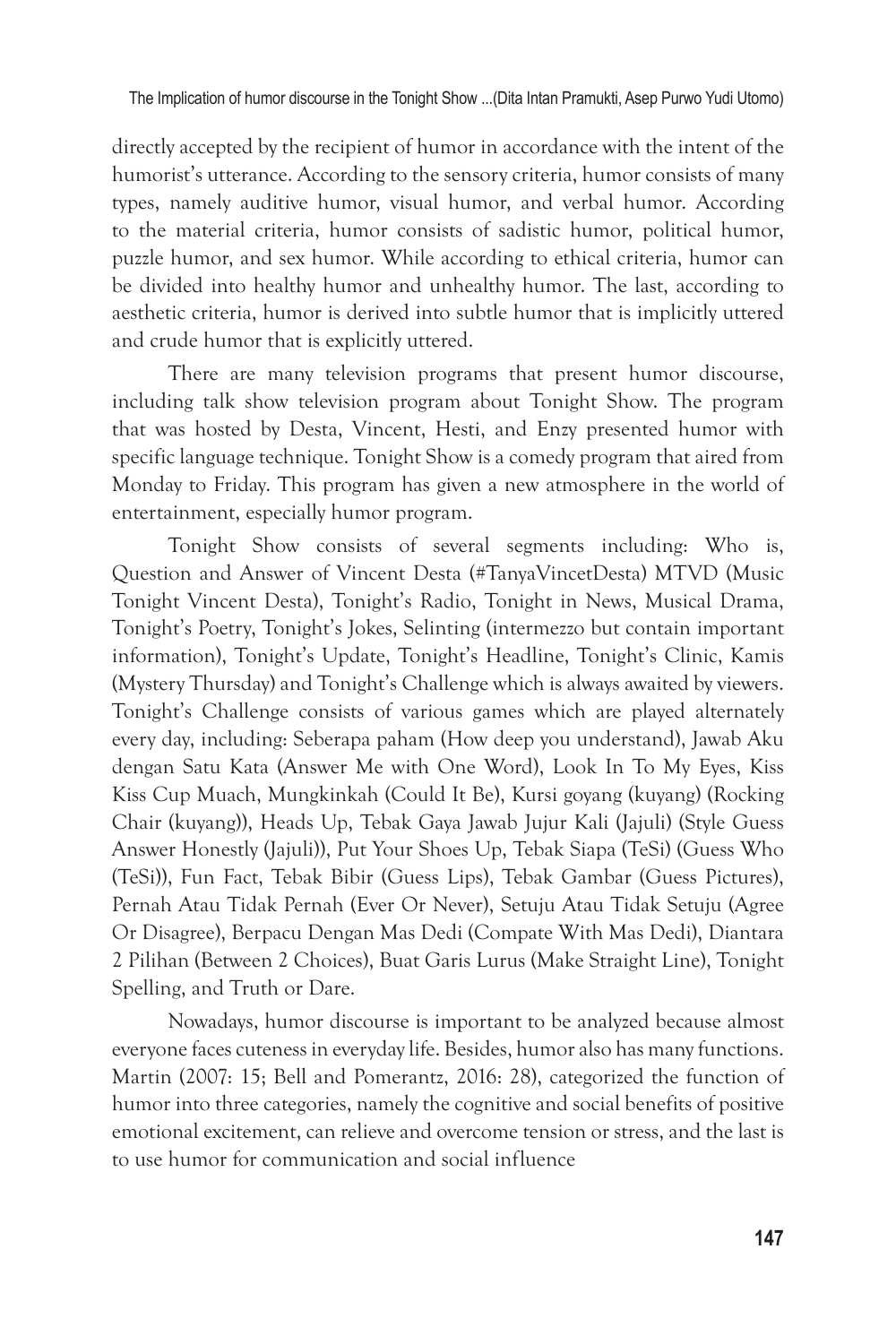Humor also contains a lot of implicature, although the speaker of humor may not realize. The pragmatic perspective states that the implicature that arises from the principle of conversation violation is a great potential for the creation of humor. Thus, it needs to be researched further about the implicatures contained in the creation of humor in Tonight Show.

Humor contains many implicatures, although it is not realized by the speaker. Implicature that comes from the principle of conversation violations is a great potential for the creation of humor by the speaker. This is the reason that needs to be studied further about the implicatures contained in the creation of humor in the Tonight Show.

The previous study on humor discourse had been conducted by Irfansyah and Sumarlam (2017) entitled "Implicature of Humor Discourse of Ini Talk Show on Net TV". The study uses a qualitative approach with content analysis methods and pragmatic theory approach. The data in the form of humor discourse in the talkshow that aired on NET TV which was collected by recording and note technique. The validity of the data was checked by data triangulation. The data is analyzed by using an interactive model. The results of the study show that (1) the implicatures of the humor discourse in the Ini Talkshow in the form of mentioning, stating, rejecting, insinuating, protesting, accusing, claiming, asking/ begging, ridiculing, expelling, and threatening; (2) maxims of cooperative principle violation including maxim of quality, maxim of relationships, and maxim of manner; and (3) in addition to violating the cooperative principle, implicature explication also violates positive and negative politeness. The violation was done intentionally solely to create an atmosphere of humor for the viewers.

Research on humorous discourse had been conducted previously by Irfansyah and Sumarlam (2017) entitled "Implicature of Humor Discourse of Ini Talk Show on Net TV". The study uses a qualitative approach with content analysis method and pragmatic theory approach. The data are in the form of humor discourse of the Ini Talkshow that aired by NET TV, which was collected by record and note techniques. The validity of the data was checked by data triangulation. The data was then analyzed by using an interactive model. The results of the study show that (1) the form of implicature of humor discourse in the Ini talk show in the form of mentioning, stating, rejecting, insinuating, protesting, accusing, claiming, asking / begging, ridiculing, expelling, and threatening; (2) maxims of cooperative principle violation include quality maxims, maxims, relationships, and manner maxims; and (3) in addition of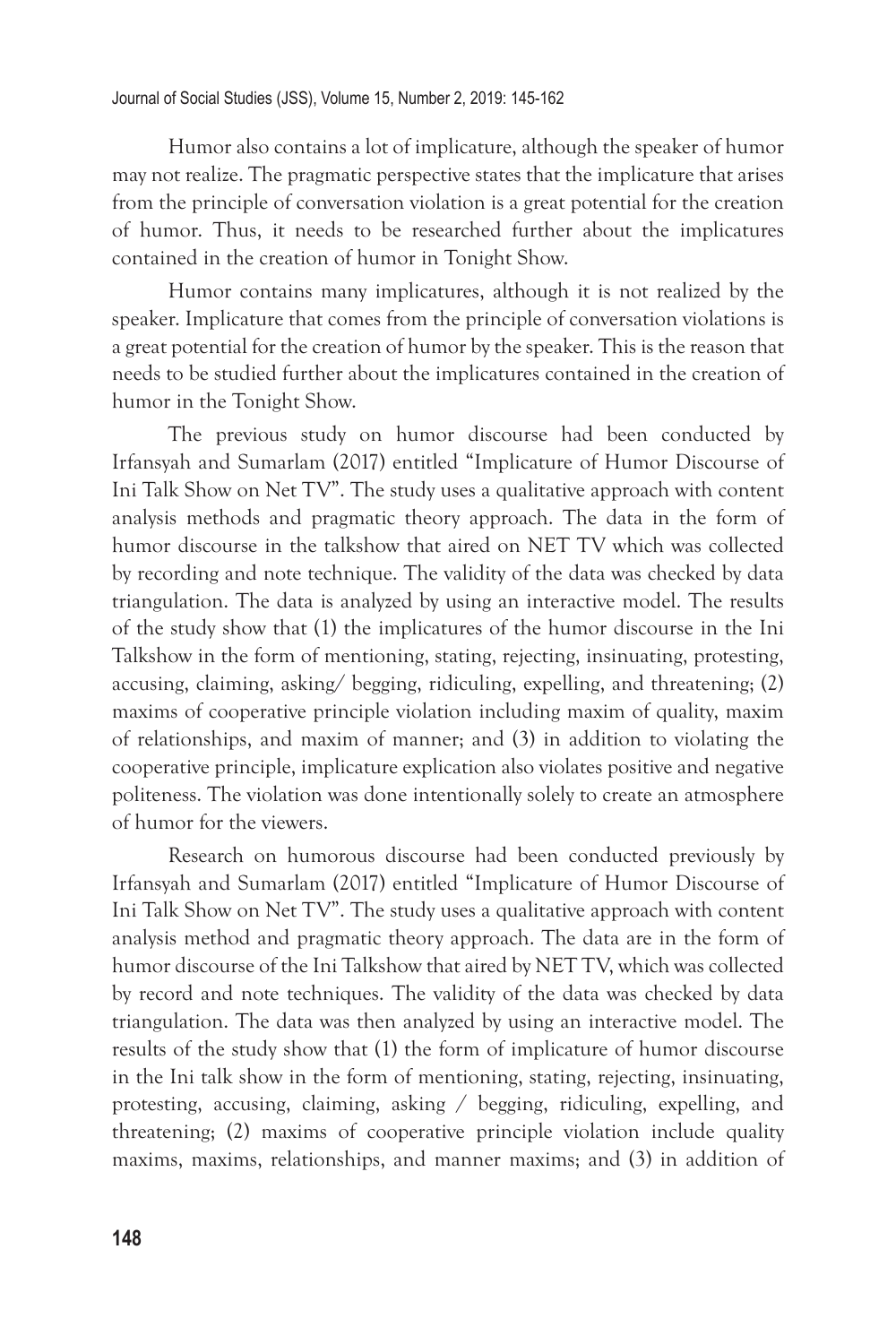the cooperative principle violation, implicature disclosure also violates positive politeness and negative politeness. The violation was done intentionally and solely to create a situation of humor in the audiences' mind.

The similiraty between the study conducted by Irfansyah and Sumarlam (2017) with this study is that they both discuss the implicature of humor discourse. The difference between Irfansyah and Sumarlam (2017) study with this study is that in Irfansyah and Sumarlam (2017) study took the data on the Ini Talk Show, whereas in this study the researcher took the data in the Tonight Show.

The similarity of Irfansyah and Sumarlam research (2017) with this research is that they both discuss the implicature of humor discourse. The difference between Irfansyah and Sumarlam (2017) research with this research is that in Irfansyah and Sumarlam (2017) research took the data in the Ini Talk Show, whereas in this study, the researcher took the data in the Tonight Show.

Wiwiek Dwi Astuti (2017) has also studied the "Implicatures of Conversation in Sentil Sentilun Speeches on Metro TV". This study aims to describe (1) the form/ function of the conversational implicature and (2) the cooperative principle violation of and the politeness principle in the talk show "Sentilan Sentilun" on Metro TV especially in the episode 'Who Wants to Joins the Cart?' The method used is refer method with the technique of recording the utterances / utterances of the characters and / or guests who were presented at the event. The results that were obtained related to the form/ function of the implicature are the use of representative (assertive), directive (imposif), expressive, commissive, and declarative speech. Furthermore, the cooperative principle violation and all the maxims emphasize clashes and games (joke).

Wiwiek Dwi Astuti (2017) has also researched the "The Conversational Implicature in the Sentil Sentilun talk show on Metro TV". This study aims to describe (1) the form / function of the conversational implicature and (2) the cooperative principle violation and / the politeness principle in the talk show "Sentilan Sentilun" on Metro TV with the episode 'Who Joins the Cart ??' The method used is simak method with the technique of recording the utterances of the characters and / or guests who were presented at the event. The results obtained related to the form / function of the implicature are the use of representational (assertive), directive (imposif), expressive, commissive, and declarative utterances. Furthermore, the cooperative principle violation with all the maxims prioritized clashes and games (joke).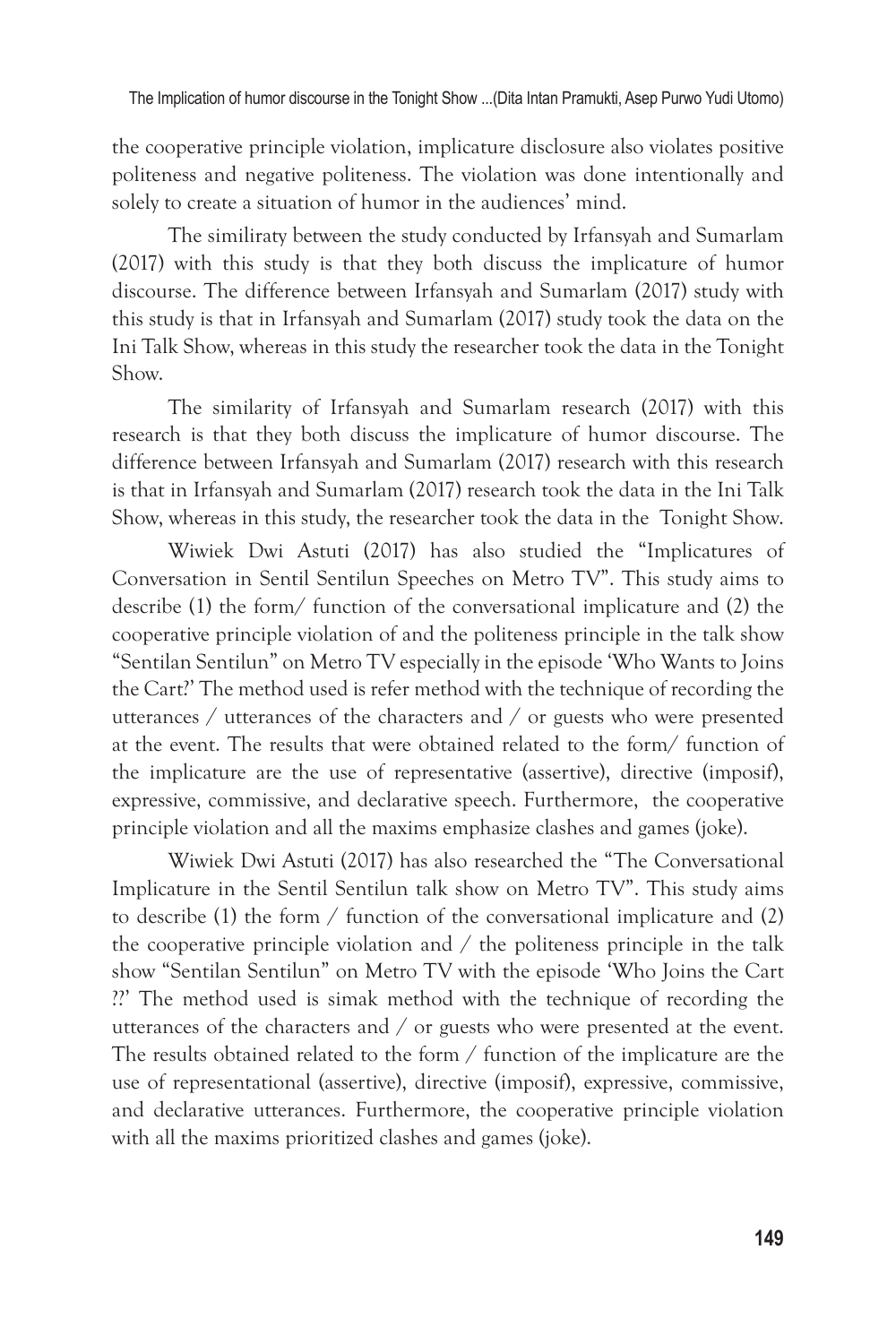The similarity of the study conducted by Wiwiek Dwi Astuti's (2017) with this study is that they both discuss the implicature. The difference between Wiwiek Dwi Astuti's (2017) study and this study is that Wiwiek Dwi Astuti's (2017) study examines of the cooperative principle violation and conversational implicature, whereas in this study the researcher examines the implicature of humor discourse.

In addition to the two studies above, the thesis by Rahayu Sulistiani (2018) also studied "The Conversation Implicature in Humor Discourse of Cartoon Comic Sentilan Bung Sentil". This study aims to describe the conversation implicature as supporting humor that contains in the Sentilan Bung Sentil cartoon of humor discourse. This study uses descriptive qualitative method. This study produces descriptive data in the form of conversational implicature as supporting humor that contains in Sentilan Bung Sentil cartoon comic of humor discourse. The result of this study is in the cartoon comic discourse of Sentilan Bung Sentil that contains of 38 strip comics identified, there are 92 utterances that contains of conversational implicature which include representative implicatives. There are 20 or 21.7% in the form of states, 2 or 2.1% in the form of reporting, 20 or 21.7% in the form of indicating, 10 pieces or 11% in the form of mentioning. Then the directive implicature, there are 2 or 2.1% in the form of asking, 2 or 2.1% in the form of demanding, 4 or 4.3% in the form of suggesting. The next is the expressive implicature, there are 2 or 2.1% in the form of praising, 22 or 24% in the form of criticizing, 6 or 6.5% in the form of complaining. Then in the commissive implicature, there is 1 or 1% in the form of threatening. And the last is the implicature isbati, there is 1 or 1% in the form of prohibiting. In this study, several implicatures were found that were more classified in the form of satire or social criticism of corrupt government and officials. All forms of utterance in the Sentilan Bung Sentil cartoon comic are efforts made to provide a description of the social phenomena that occurred in the community at that time. All of that was played by Bung character and other characters by criticizing. The cartoon comic of Sentilan Bung Sentil is a political humor in the form of satire or criticism against the performance of the government and government who have high power by causing humor that makes the audience laugh.

The similarity of the study by Rahayu Sulistiani (2018) with this study is discussing the implicature. The difference between Rahayu Sulistiani's study (2018) and this study is that in Rahayu Sulistiani's study (2018) researchers take the data in humor discourse that contais in comics, while this study takes the data from speech show.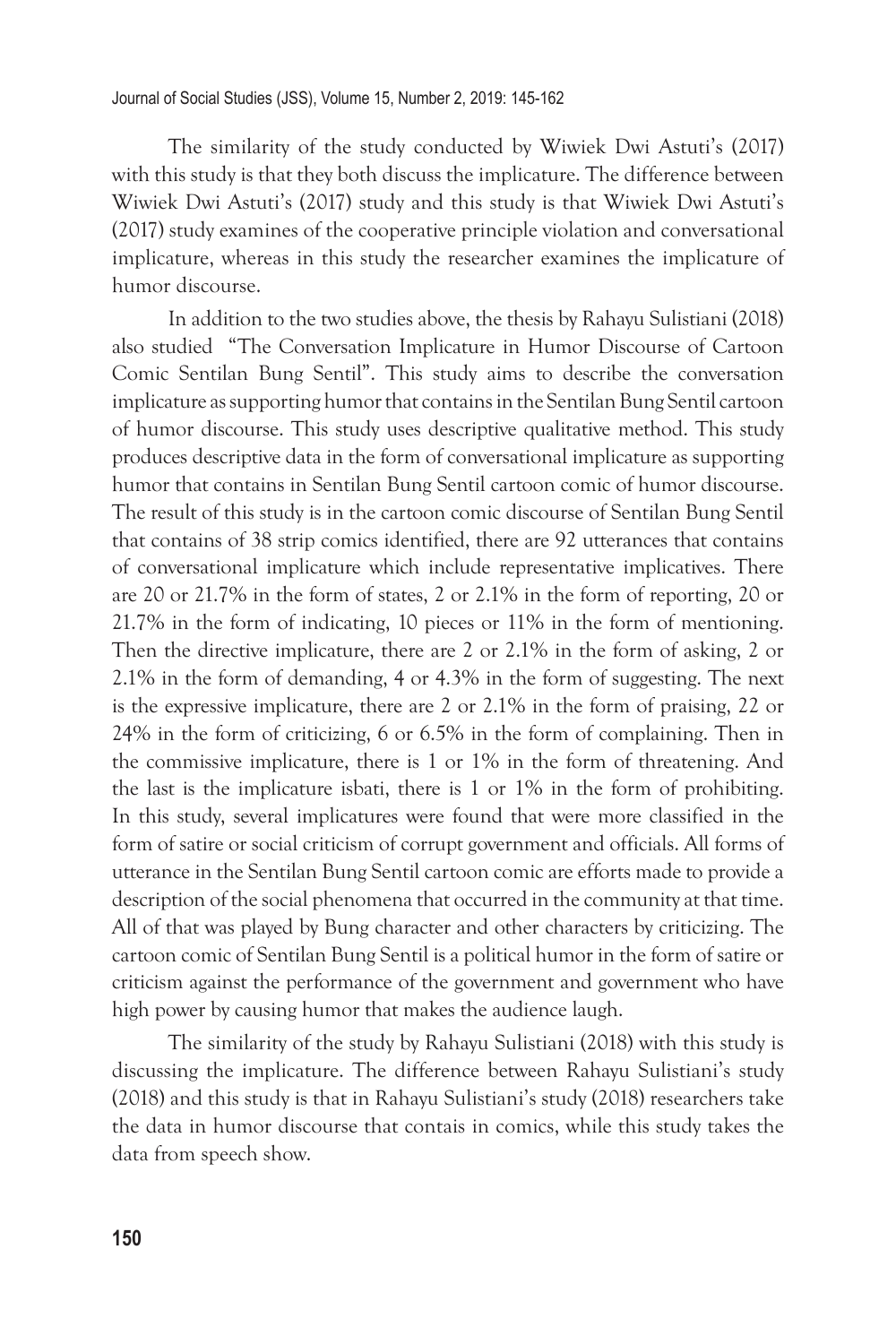#### **RESEARCH METHOD**

This study is a qualitative research with content analysis method by using pragmatic theory approach. The object that was studied is humor discourse in the Tonight Show which was aired by the NET TV television station. But, researchers only took the data from two segments uploaded on YouTube on March 17, 2020. The data was collected by using the free listening technique and the note taking technique. It means that researchers only act as observers of the use of language by the informants. And researchers are not involved in the events being examined. The data collection techniques are divided into 4, namely: (1) by using the see basic techniques. (2) listening. (3) oral data transfer in written form or the data transcription. (4) note-taking research technique. The presentation of the results used in this study is using informal presentation technique, namely the presentation of data by using ordinary words.

This study is a qualitative research with content analysis method by using pragmatic theory approach. The object that is studied was humor discourse on the Tonight Show which was aired by NET TV television station. In addition to airing on the NET TV television station every Monday to Friday at 21:00 WIB, the Tonight Show was also uploaded on a YouTube channel by the Tonight Show. But it is only a few segment. So researchers only took the data on three videos uploaded on the YouTube Tonight Show channel. The first video entitled "Audience Can Only Roughly Make Song, But It Is Still Fun!" which was uploaded on March 21, 2020. The second video with entitled "Apes! Desta's Behavior Tells Vincent To Be a Duck Coop" which was uploaded on March 18, 2020, and the third video entitled "Desta Is Not Able to Listen to Bastian's Flattery" uploaded on March 24, 2020. Researchers found 13 data in the selected video. The data were collected by using simak bebas and note techniques. It means that researchers only act as observers of the use of language by the informants. And researchers are not involved at all in the event being examined.

The data collection techniques are divided into 4, namely: (1) by using the basic technique of simak technique. The basic technique of simak technique that the researcher watched the two videos that are used as the data and then watched the video. (2) listening. Researchers used earphones to sharpen hearing. (3) the spoken data transferred in written form or data transcription. After the researcher analyzed and listened, the researcher found the data which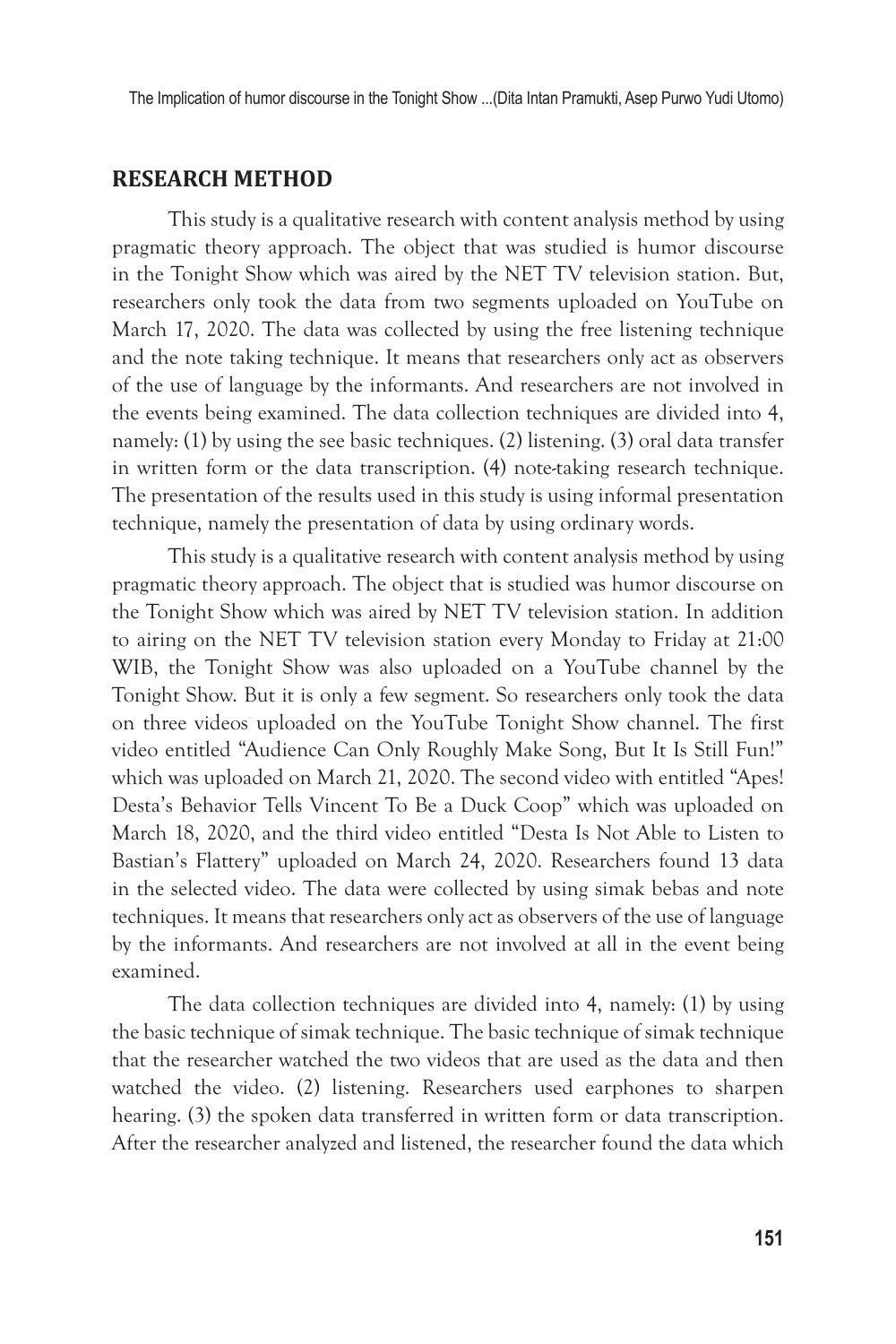will then be transferred in written form. (4) note-taking technical research. The researcher uses recorded media when collecting the data. The presentation of the results used in this study uses informal presentation technique, namely the presentation of data by using ordinary words.

#### **RESULT AND DISCUSSION**

This part covers the implicature of humor discourse in the Tonight Show program. The implicature has a form of the intention that is not expressed literally through the speech by the speaker, but it is implicited. In the context of humor discourse in the Tonight Show program, the implicature form was created intentionally through cooperative principle violation or the politeness principle to give the effect of humor to the viewers.

In this section, it covers the implicature of humor discourse on the Tonight Show. The implicature has an intention that is not expressed literally through the speech of the speaker, but it is implicit. In the context of humor discourse in the Tonight Show program, the implicature form was intentionally created through the cooperative principle violation or the politeness principle to give the effect of humor to the audience. This research took the data from three Tonight Show videos of talk show Tonight Show that were uploaded on YouTube.

# **The Implicature Form of Humor Discourse in the Tonight Show Program**

Communicative interactions of the host and guest stars that occur in humor discourse in the Tonight Show program often use implicatures to express their messages or desires. Some of the implicatures stated contain humor elements that can give a funny effect to the viewers. The following are some data that researchers have found.

Communicative interactions that occur in humor discourse in the Tonight Show program, the host and guest stars often used implicatures to express their messages or desires. Some of the implicatures stated contain humor elements that can give a funny effect to the audience. The implicature was spoken spontaneously by the speaker to the speech partner. Although, the speakers and the speech partners have understood each other what is the maximum implied by the speaker. So that there was a smooth communication to create a situation of humor in the Tonight Show. Here are some data that researchers have found.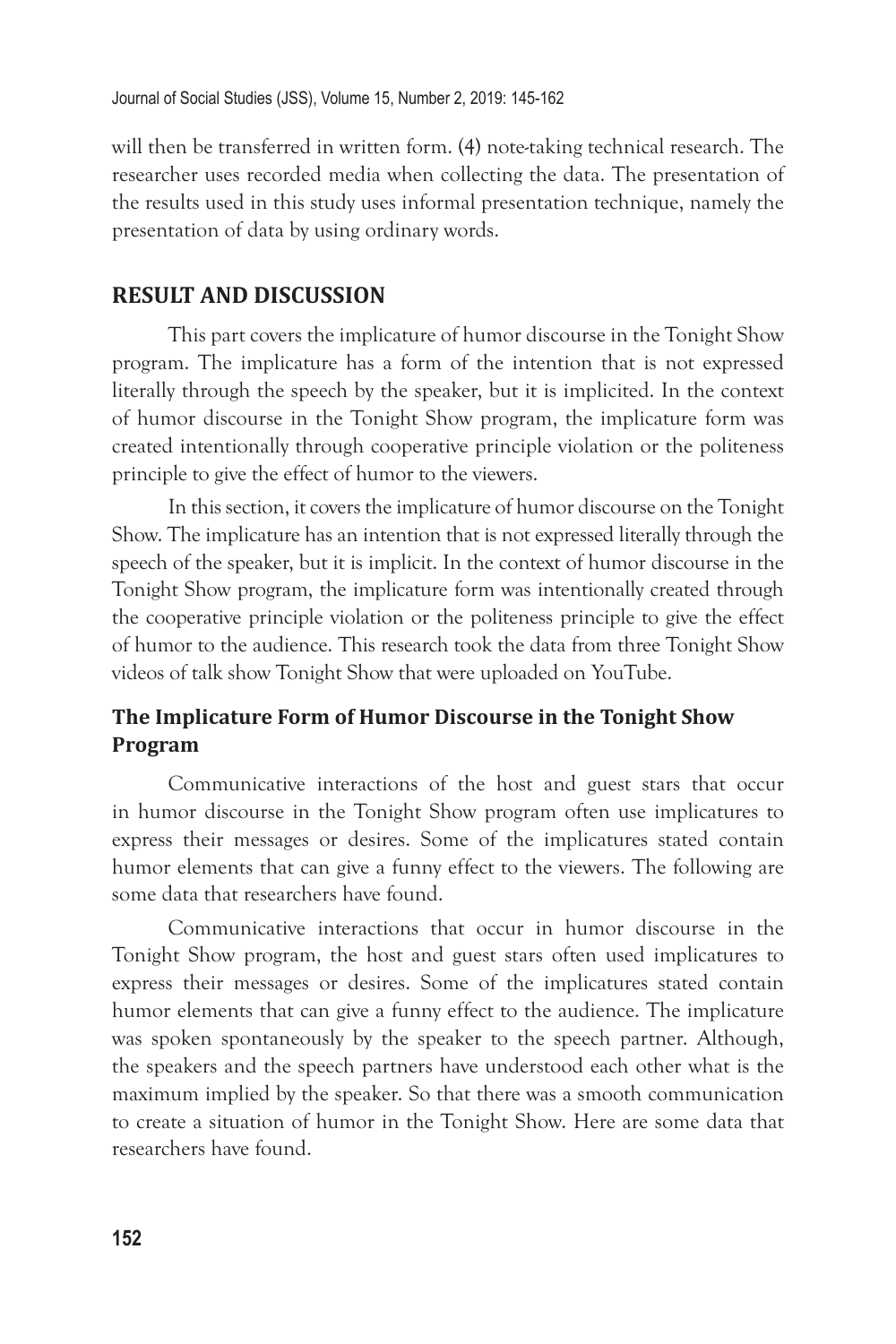The first data quoted that the speaker (Desta) did not mean to ask for an answer. With a questioning mode, he wants to speak representatively, in mentioning the speech partner (cameraman) who was playing tennis. The positive politeness violation caused the formation of mention implicature.

(Context: Desta and Vincet are interviewing Masayu Clara, but cameramen are talking to each other, then they are reprimanded by Desta.)

Desta: "Sorry ... sorry ... sorry ... sorry. Please cameramen don't talk to each other. You know the audience is quiet, but you talk to each other.

Vincent: "technical please"

Desta: "are they playing tennis?"

Vincet: "technical"

Desta: oh technical, sorry sorry "(TS-17/03/20)

The results of the analysis are in accordance with the results of Nur Ifansyah & Sumarlam (2017) which stated that the speaker (Meriam) in the quotation actually did not intend to ask for an answer. With the questioning mode, he wanted to speak representatively, namely to call the speech partner (Nunung) as a book wedge. The implicature said that it was created as a result of positive politeness violation. Such a term is a threat to the wishes of the speech partner so that what they have is appreciated by the speaker.

Implicatures for representative categories are also can be seen in the following discourse. The speaker (Desta) gave a contribution that is not supported by adequate evidence. The behavior is: he will get drunk if he tries to use a handsanitizer by Masayu, it is not rationally acceptable. It has a humor effect for the audience, which is supported by the serious attitude of the speaker. The speech act tells the discourse to imply the intention of stating something that is not supported by evidence, it violates the quality maxim.

(Context: Desta wants to try the handsanitizer made by Masayu)

Desta : "let me try" Masayu : "yes, that feels …" Desta : "does it have alcohol effect?" Masayu : "yes, it has 70% of alcohol" Desta : **"wah, I'm afraid of getting drunk"** Vincent : "it's not such alcohol" Masayu : "so don't drink it bro" (TS-17/03/20)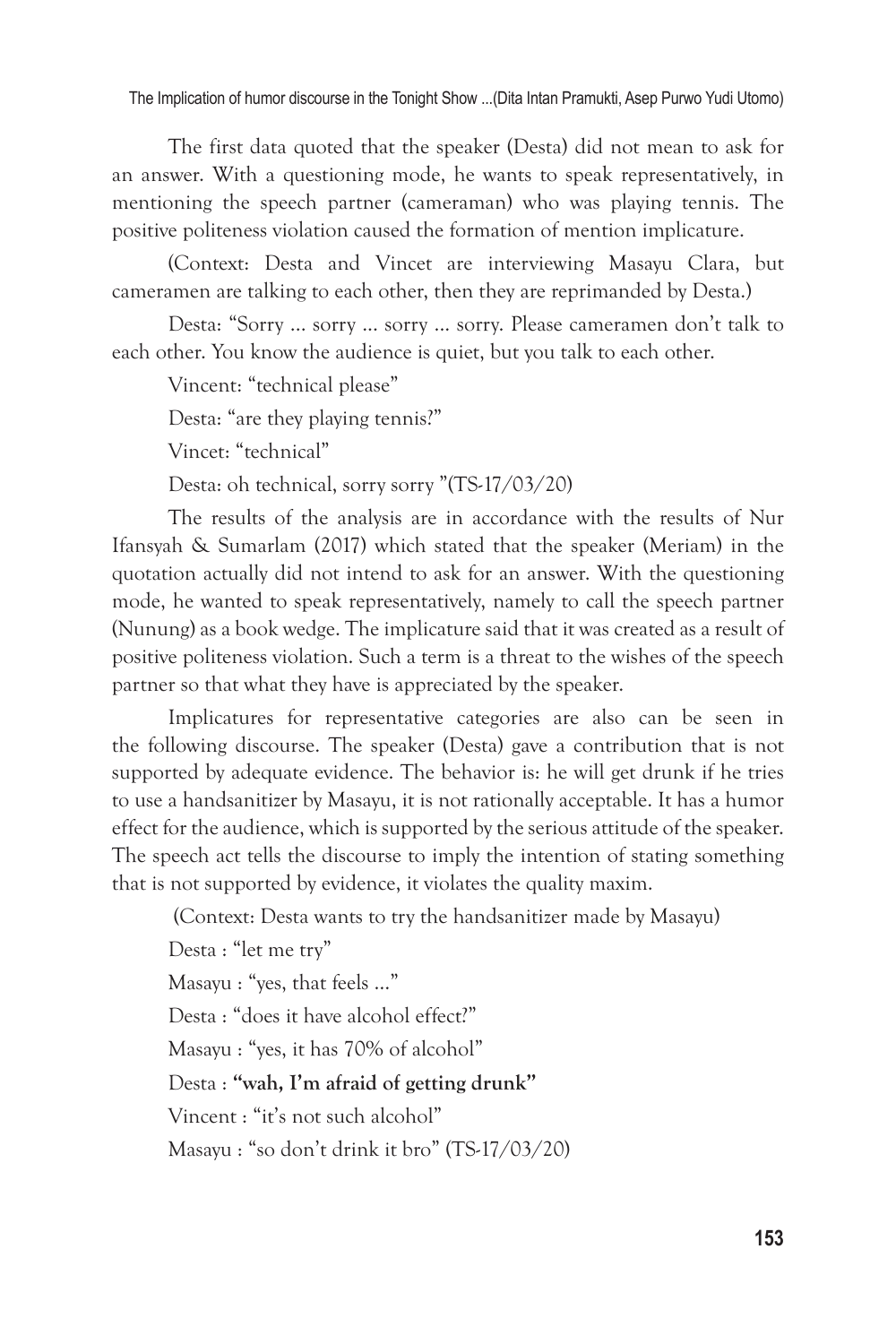The results of the analysis are in accordance with the results of Nur Ifansyah & Sumarlam's (2017) study which states that speech acts inform the discourse implying the intention to state something that is not supported by evidence and it violates the quality maxim.

The next data contains quipping implicature with express mode. The implicature is caused by cooperative principle violation and politeness principle. What the speaker (Vincent) meant was not intended for the speech partner (Masayu), but it was given to Desta. The quality maxim violation made laughter for the audience because they know these facts distorted. The positive politeness is violated because satire is an action that is not appreciate the satirical party.

(Context: Vincet was asking Masayu Clara about the role she played while acting in FTV)

Vincent: "And you always get a bitchy role, or a ... antagonist ..."

Masayu: "No ... not bitchy actually. In FTV, the standard of the first scene is definitely angry, the main role of the girl and the man are definitely fighting  $\ldots$ "

## **Vincent: "Ha ... you are not angry in FTV only, but everywhere" (while pointing at Desta who is next to him)**

Masayu : "am I angry everytime?"

Vincent : "yesssss"

The results of the analysis are in accordance with the results of the study conducted by Nur Ifansyah & Sumarlam (2017) which states that implicatures arise from the cooperative principle violation and the politeness principle.

(Context: Desta asked Masayu why she was not tired when acting in FTV. Desta compared him to being tired of acting in FTV, so he decided to play in only two titles.)

Desta : "but Masayu, to be honest I acted in FTV for two times and I gave up"

Masayu : "why bro?"

Desta : "I was tired, it usually conducted four days in a week, how many days now for a week?"

Masayu : "four or five days in a week now"

Desta : "I asked for three days and it must be rushed"

Masayu : "bro, no wonder if you were tired"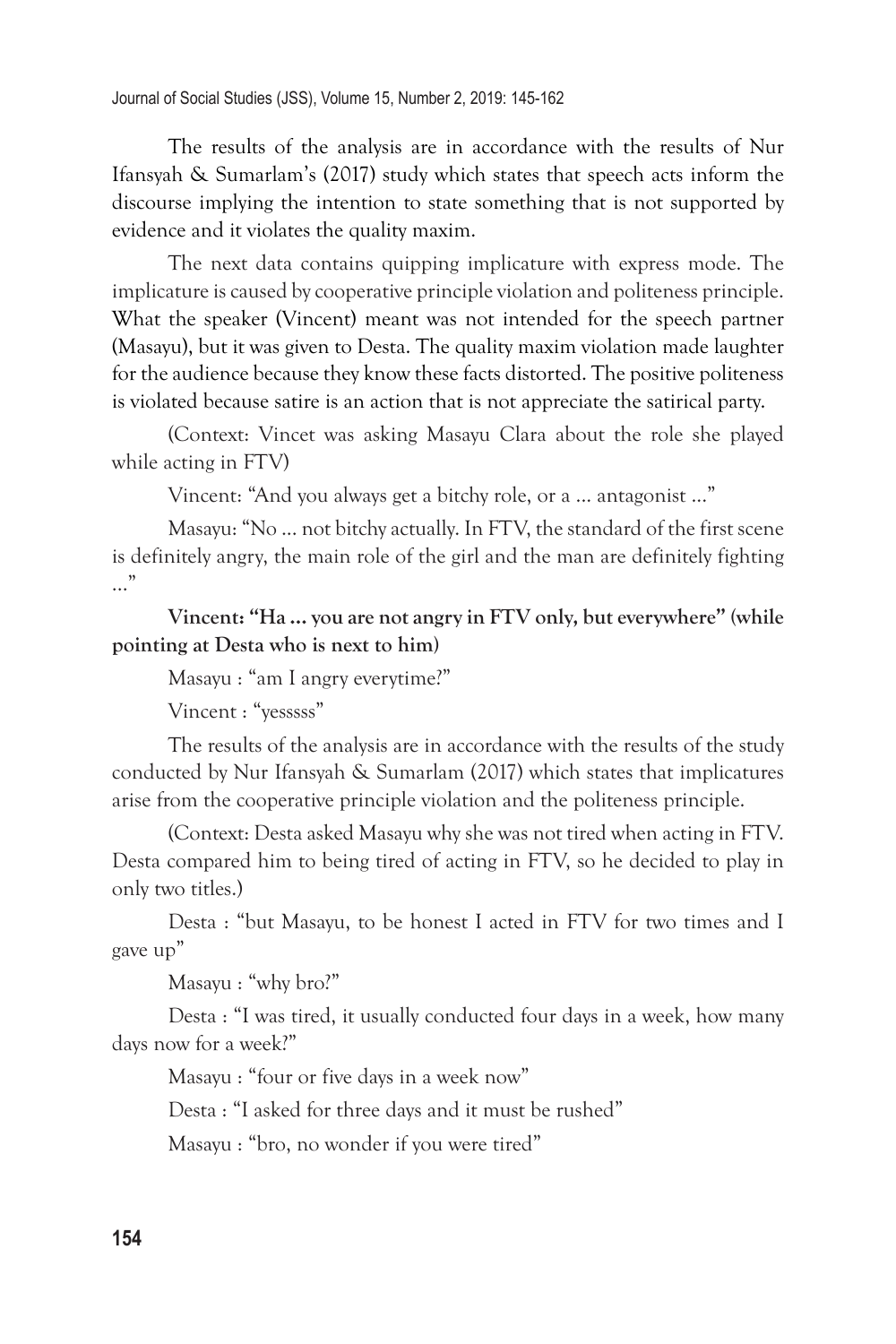Desta : "that's why, and I did two titles" Masayu : "I ever did in three days" Desta : "Hesti also ever became a queen of FTV" Hesti : "but it was in eight days, it was impossible in three days" Enzy : **"maybe you were extras**" (TS-17/03/20)

Speech speaker (Enzy) ask questions, but carry out the pragmatic function of protesting. The action is a form of evaluation of the words of the speech partner (Desta) which can result in the positive face of the speech partner being threatened. The protest delivered was actually able to arouse the audiences' laughter because the word contained elements of jokes, which differed greatly from what was protested. The results of the analysis were in accordance with the results of Nur Ifansyah & Sumarlam's (2017) study which stated that this action as a form of evaluation of what the speech partner expressed.

Context: Masayu was challenged by Vincent and Desta to arrange the sentences provided so that it became the title of FTV, then Desta, Vincent, and Masayu demonstrated the scene in FTV

Desta : "my heart was apparently taken by a cendol ice seller in a duck cage"

Masayu : "haa... it can be"

Desta : "can this?"

Masayu : "yesssss"

Desta : **"you're the duck cage" (while pointing at Vincent who was next to him)**

Vincent : **"I can be the duck, why I'm be the cage?"**

(Everyone laughed) (TS-17/03/20)

In the conversation above, there are speech acts that are not in accordance with the function carried. The speaker (Vincent) replied the request of his partner with notifying mode, but it contains refusing implication pragmatic. The humor effect was raised by the nonconformance of the speaker's contribution to the topic of conversation, namely asking because he was appointed to be a duck cage by a speech partner. Generally, the unsustainability of a rejection in a conversation is carried out on sociocultural consideration. If the refusal function is very clearly expressed, then the speech acts will be less polite, which will cause disruption of social relations. However, in the humor discourse, these actions are only done to bring out humor. The results of the analysis are in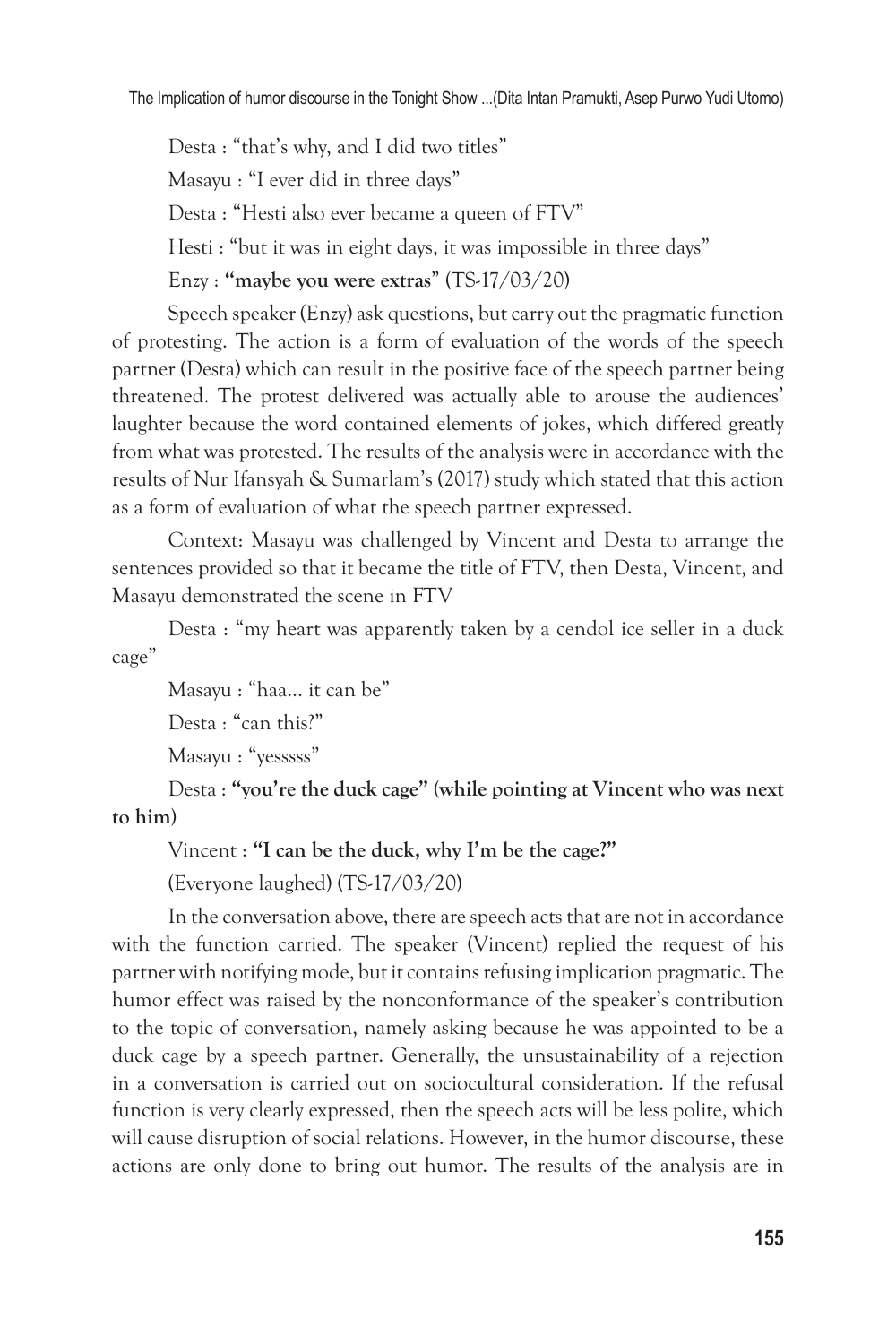accordance with the research results of Nur Ifansyah & Sumarlam (2017) which states in the humor discourse, that action is solely for humor.

Contex : Desta, Vincent, and Mayasu demonstrated the title of FTV that had been chosen

Desta : "wah there is a chicken cage .... I need eggs"

Vincent : "duck egg?"

Desta : "chocken egg"

Masayu: "for what?"

Desta : "I haven't eaten chicken eggs in a long time. Is there anyone??"

```
Masayu : "thief ..... thief"
```
Desta : "Don't be a thief, you look down. How come he even accused me of being a thief"

Vincent : "Cendol seller is burnt by the masses"

Desta : "no please"

The following data raises the pragmatic implications of accusing. These implications arise due to a positive politeness violation. The accusation addressed to the speech partner (Desta) threatens a positive face because the effort of the speech partner as a cendol ice seller is infused with accusations. The fact is, the audiences' laughed because the accusation contain humor. The results of the analysis are accordance with the results of study conducted by Nur Ifansyah & Sumarlam (2017) which states the implications of accusing arising due to positive politeness violation. These accusations threaten a positive face because the efforts of the speech partners are not respected, instead they are accompanied by accusations.

(Contex : Desta greets the audience who was the host of the television program that aired after Tonight Show, namely *Malam Malam.*)

*.*Desta : "Hallo audience, good evening. The audience of *Malam Malam*  team who support Tonight Show.

**"Later, we will reply but we will not watch, because we want to go home earlier, okay?**"(Audience laughs)

Enzy : "we are tired of having a rest"

(the audience laughed and cheered)

Hesti : "thank you for coming here, **eh Rafael smash huh? (while pointing at Surya who one of the hosts of** *Malam Malam* **who happened to use**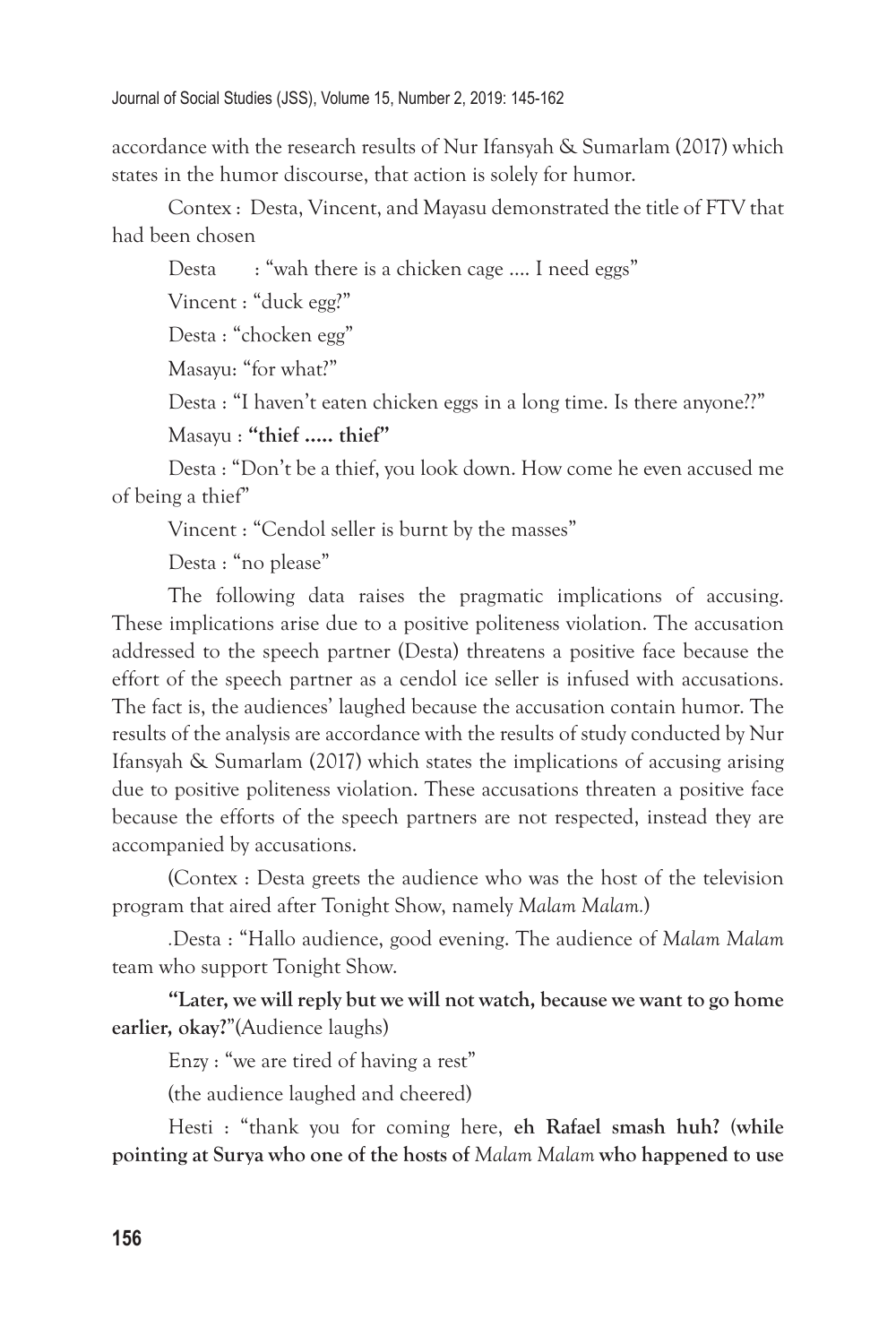#### **shorts like Rafael used on the Tonight Show in the previous episode)**

Surya : "yesssss" (TS-17/03/20)

Desta as a speaker and host of *Malam-Malam* also as a speech partner. The data is an impliciture in representative category. The speaker (Desta) said that he would reply to what the speech partner (*Malam-Malam* host) had done, namely watching the show, but afterwards Desta said that he wanted to go home and did not want to watch because he wanted to go home early. The speech act intends to state something that is not supported by evidence, thus it violates the quality maxim. In addition, the speaker (Hesti) in the quote above actually did not intend to ask for an answer. With the questioning mode, he wanted to speak in a representative manner, namely to call the speech partner (Surya) as Rafael Smash because Surya was wearing shorts that is similar to Rafael. The term can threaten the speech partner's desire for what they have is appreciated by the speaker. The implicature stated that there is an effect of positive politeness violation. The results of the analysis are in accordance with the results of a study conducted by Nur Ifansyah & Sumarlam (2017) which states that the implicature was created as a result of positive politeness violation. Such a term is a threat to the wishes of the speech partner, so that what they have is appreciated by the speaker

(Contex : Vincent gave the Maracas musical instrument to Asteriska who one of the voice members who had a tiny body)

### Vincent : **"***Adek***… do you want it?…. which early childhood education are you from,** *Adek***?" (TS-17/03/20)**

The speaker (Vincent) in the quote above actually did not intend to ask for an answer. With the questioning mode, he wanted to speak in a representative way, namely to call the adolescent (Asteriska) *adek* partner who was still in early childhood education. The implicature states that it arises due to positive politeness violation. The results of the analysis are in accordance with the results of a study conducted by Nur Ifansyah & Sumarlam (2017) which states that the mention implicature was created as a result of positive politeness violation. Such a term is a threat to the wishes of the speech partner so that what they have is appreciated by the speaker.

The next data is representative action.

Context: Vincent and Desta performed the "who is ..." segment with guest stars are Aldy, Kiki, and Bastian. They are ex of personnel of the Coboy Junior boy band. The first question was read by Desta.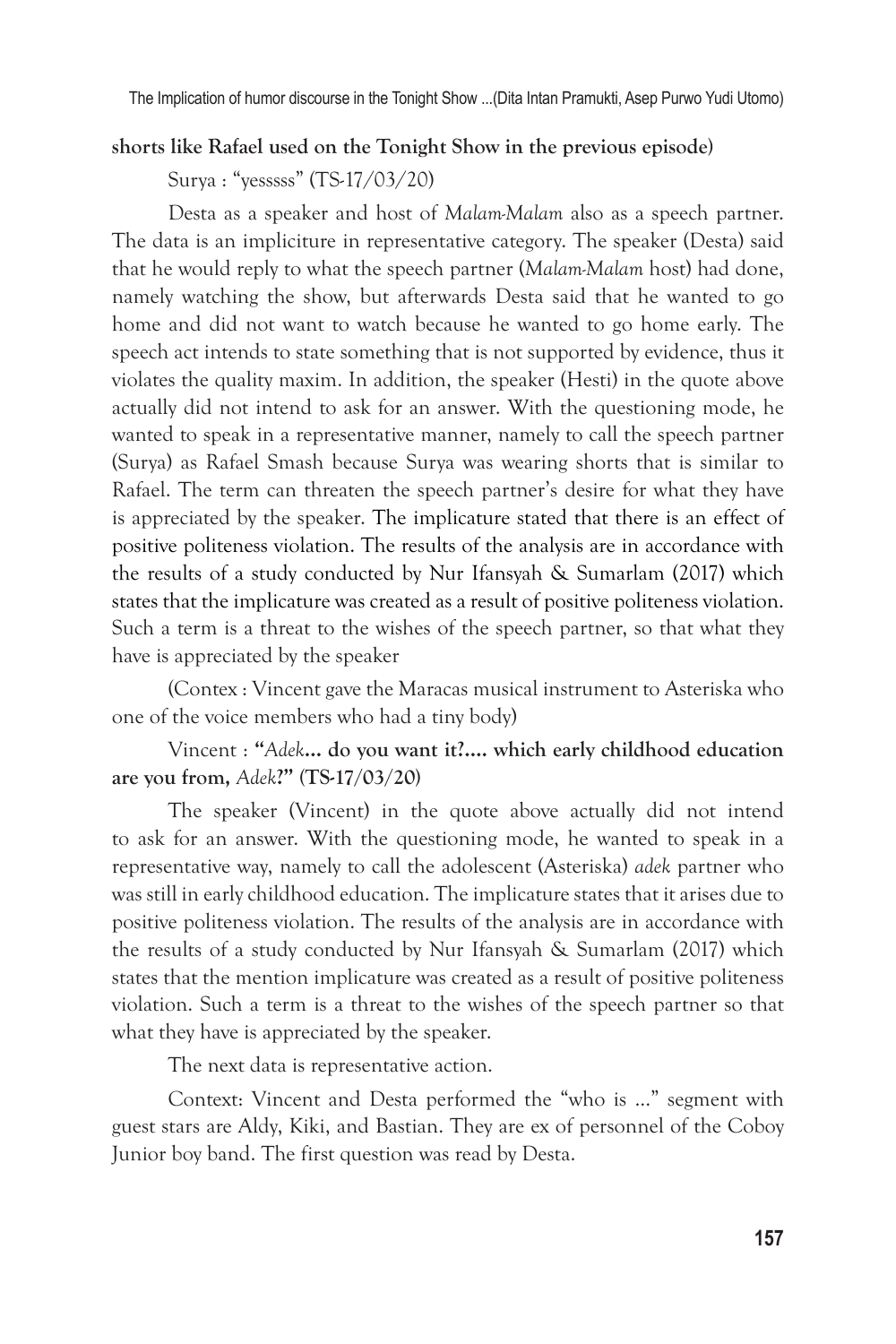Desta: "Who is the most often forget the lyric?"

Bastian: "it's easy"

Vincent: "show it please"

Desta: "Aldy answered Bastian, Kiki answered Bastian, and Bastian answered me. **Is there anyone in Coboy Junior whose name is me?**"

Vincent: "no no, that's himself" **(TS-24/03/20)**

The data stated that the speaker (Desta) did not intend to ask for an answer. With the questioning mode he wanted to speak in a representative manner to invite humor. The results of the analysis are in accordance with the results of study by Nur Ifansyah & Sumarlam (2017) which mentions in the humor discourse, that action is solely for humor.

Context : after Bastian gave a reason that he often forgets lyrics, Desta give an answer.

Desta: "it's ok, because Bastian must have changed now and there has been progress"

Bastian: "must be"

Kiki: "not really"

Bastian: "it's not like that. It's crazy" **(TS-24/03/20)**

The next data contain satirical implicature with express mode. The implicature is due to the between the cooperative principles and politeness violation. What is meant by the speaker (Kiki) is not addressed to the speech partner (Desta) but rather to Bastian. The quality maxims violation actually becomes the subject of the audience's laugh because they know the deviation of that fact. Positive politeness is violated because satire is an act that does not respect the situation of a person being insinuated. The results of the analysis are in accordance with the results of research by Nur Ifansyah & Sumarlam (2017) who stated that implicatures arise from the cooperative principle violation and the politeness principle.

Context: Bastian, Kiki, and Aldy answered the questions posed by Desta about who often do face treatment, but Bastian has different answers and they argue with each other.

Bastian: "does he really do face treatment? Maybe he does make up for long time"

Aldy: "Is it treatment?"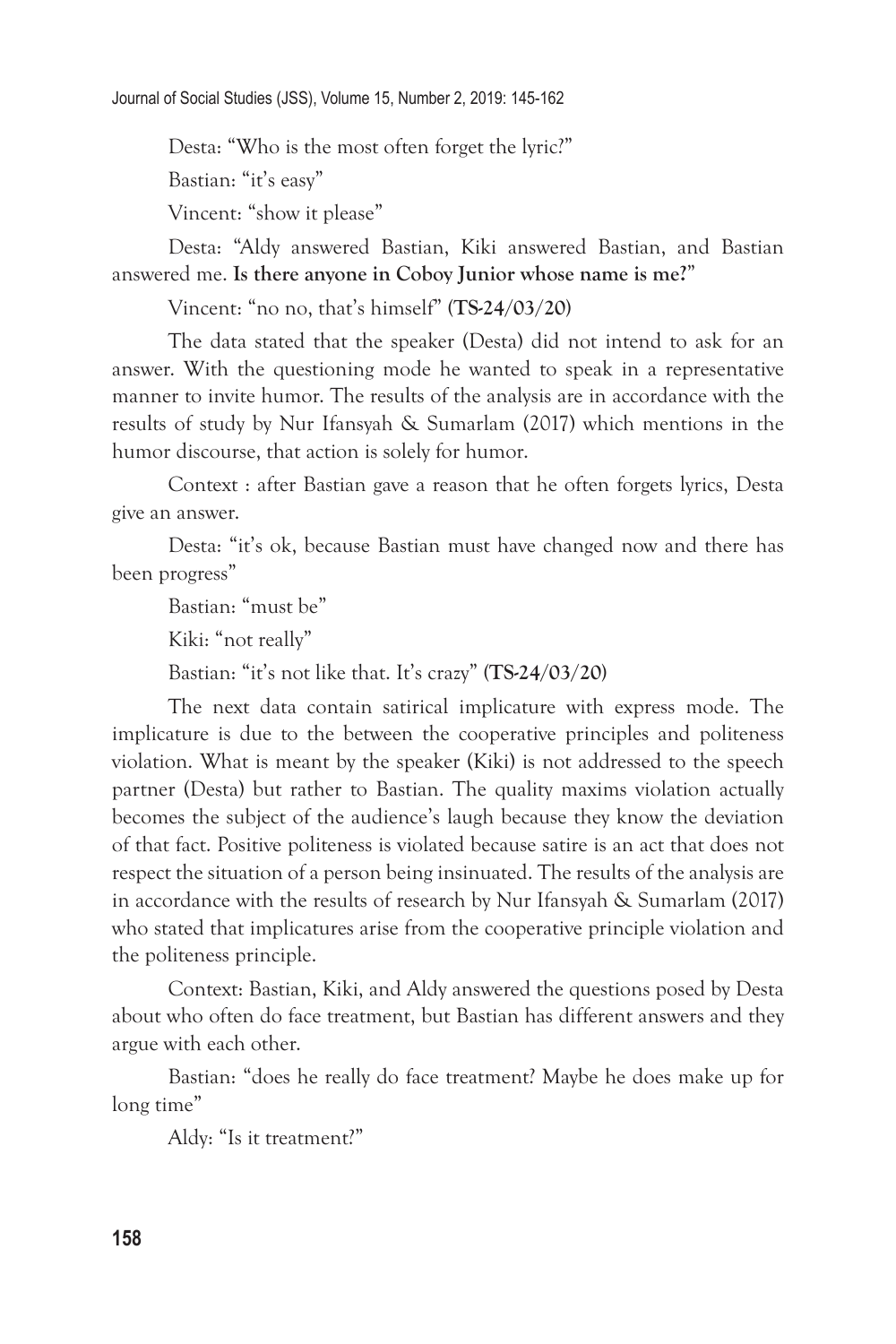Vincent: "No."

Aldy: "see, it's not treatment"

**Desta: "Don't fight, don't fight"**

**Desta: "You ever fought before, now you don't have to fight anymore" (TS-24/03/20**)

The next data contain satirical implicature with express mode. The implicature occurs due to the cooperative principle violation and the politeness principle. What is meant by the speaker (Desta) is not addressed to the speech partner (Aldy) but rather to Bastian. Because Bastian used to fight with other pesonil. The quality maxims violation actually becomes the subject of the audience's laugh because they know the deviation of that fact. The positive politeness is violated because innuendo is an act that does not respect the situation of a person being insinuated. The results of the analysis are in accordance with the results of research by Nur Ifansyah & Sumarlam (2017) who stated that implicatures arise from the cooperative principle violation and the politeness principle.

Context : Vincent asks Bastian, Kiki, and Aldy questions about who is the most annoying of them. Then Desta gave the idea that Bastian, Kiki, and Aldy answered that who is the most annoying was Iqbaal.

Vincent: "Who is the most ignorant. nosy, fad"

Desta: "If you want to answer Iqbaal, it's okay, too"

Vincent: "It's okay"

Desta: "because Iqbaal was watching there too"

**Vincent: "Oh, in Australia?"**

**Desta: "on YouTube" (TS-24/03/20)**

The utterance of the speaker (Vincent) used the questioning mode, but has a pragmatic function of protesting. The action is a form of evaluation of the words of the speech partner (Desta) which can cause in the positive face of the speech partner that is being threatened. The protest delivered was actually able to arouse the audience's laughter because the word contained elements of jokes, which differed from what was protested. The results of the analysis are in accordance with the research results of Nur Ifansyah & Sumarlam (2017) who stated that this action as an evaluation of what was said by the speech partners.

Context: Desta challenges Bastian to flattery compete with the selected words. Then Vincent chooses one of the crew from NET TV.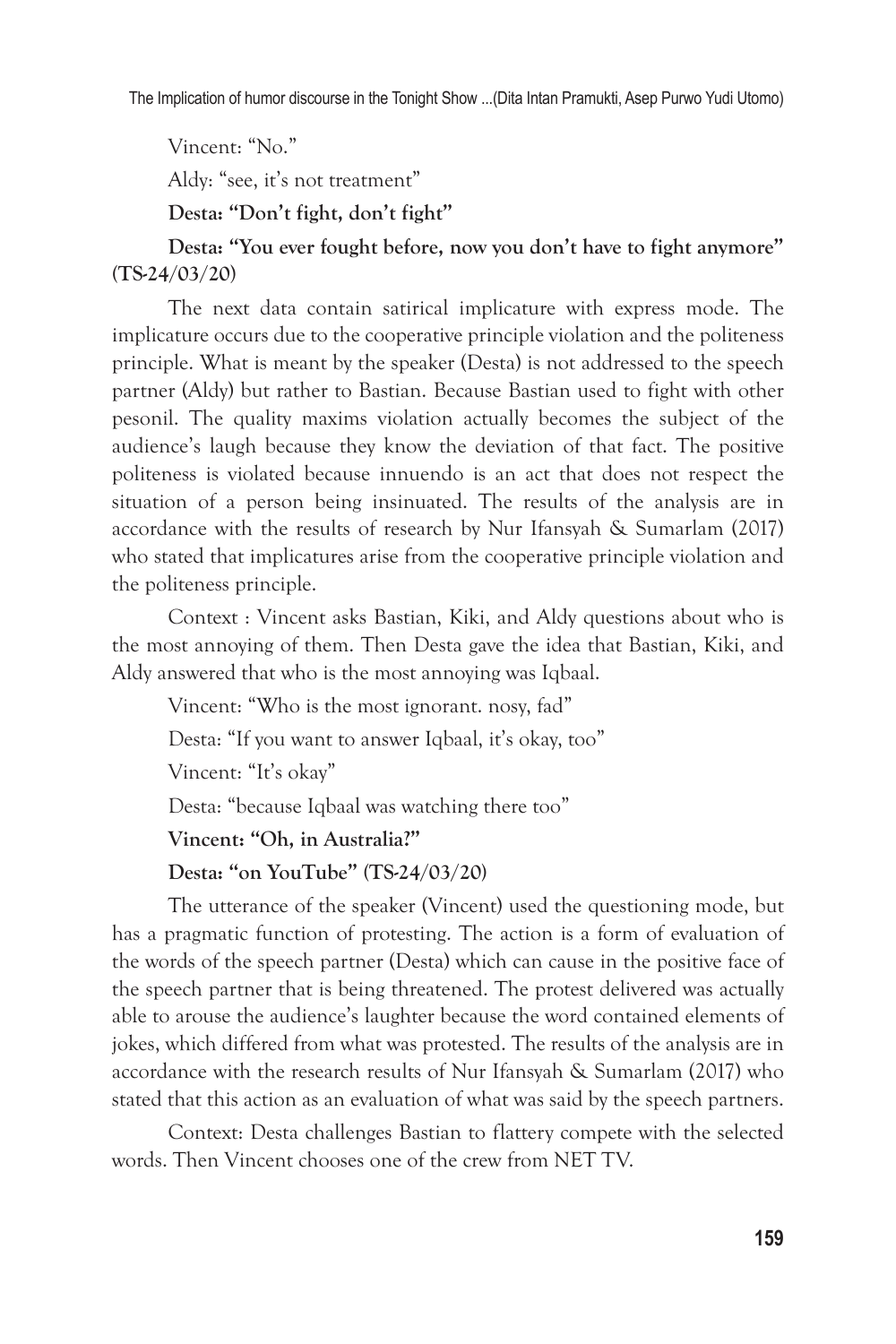Desta: "Vincent please choose the girl" Vincent: "Oh, beautiful woman" Desta: "yes please" Bastian: "know, already know"

**Vincent: "here it is, NET crew, net pingpong " (TS-24/03/20)**

In the conversation above there are speech acts that are not in accordance with the function carried. The speaker (Vincent) spook in the mode of telling, but it contains pragmatic implicature of humor. The results of the analysis are in accordance with the results of research by Nur Ifansyah & Sumarlam (2017) which states in the humor discourse, that action is solely for the sake of humor.

# **Conclusion**

In creating an atmosphere of humor, actors interacting in the Tonight Show program often use indirect speaking strategy, namely by utilizing implicature. There are many forms of implicature expressed, namely mentioning, insinuating, revealing, protesting, informing, rejecting, accusing, asking, saying. The implicature's existence is due to not prioritizing the conversation principle, both the cooperative principle and the politeness principle. However, the conversation continued to run smoothly and did not threaten social relations between them. It can happen because of the similarity of understanding about the contribution they give to the interaction, only to raise a comic effect.

## **Suggestion**

Based on the study conducted, some suggestions that can be delivered are the use of humor language, and a language understanding is needed by involving the text, context, and references for the community to understand the purpose and function behind the humor discourse.

Also, for other researchers, it is hoped that this study can be used as a reading that can be understood to conduct pragmatic study topics in the form of implicature in other humor discourse. Due to the limitations of the research on the humor discourse's implicature on the Tonight Show, it is recommended that further analysis can be carried out sincerely.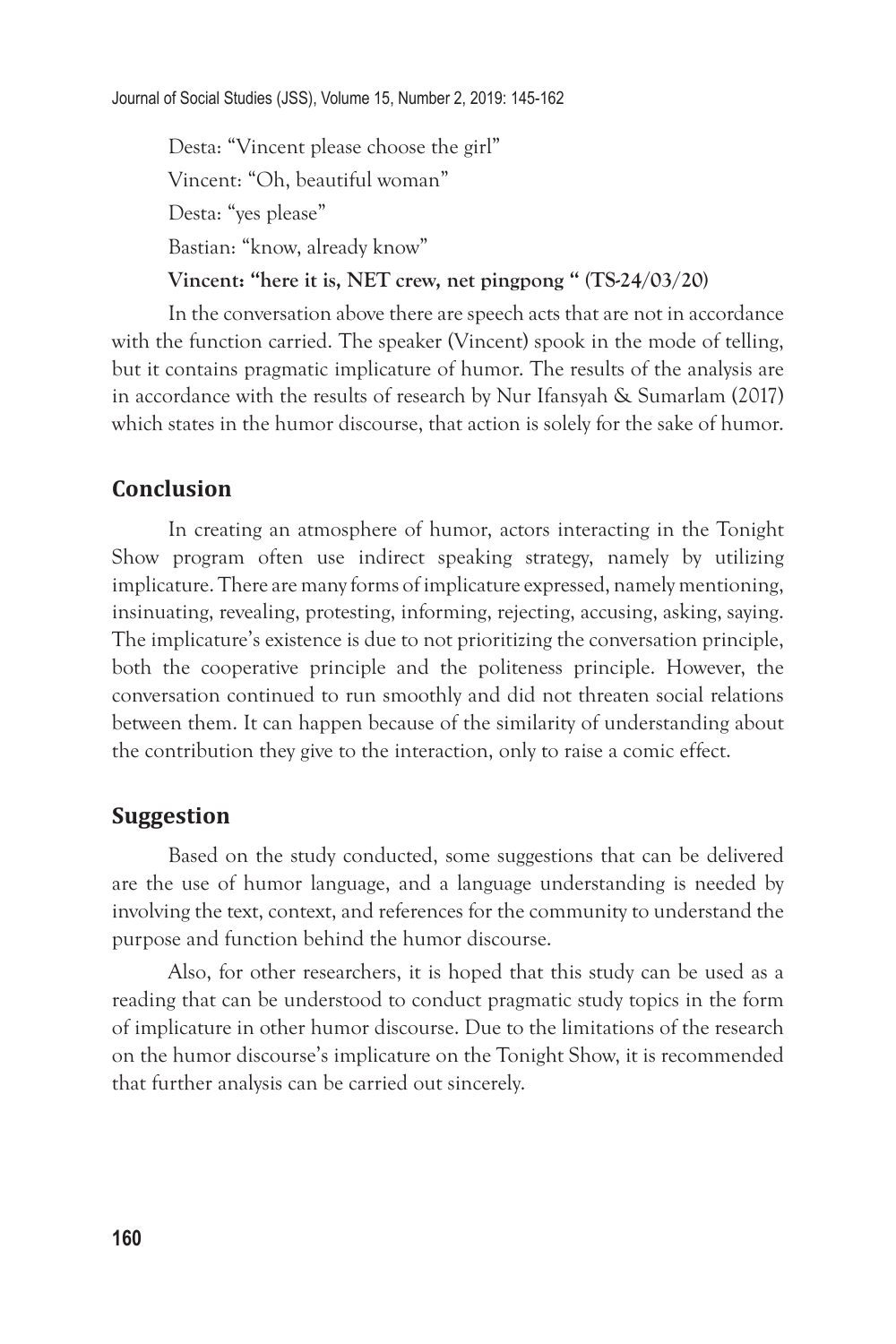#### **REFERENCES**

- Astuti, W. D. (2017). Implikatur percakapan dalam gelar wicara "Sentilan Sentilun" di Metro TV. *Kandai*, *13*(2), 311.
- Bell, N., & Pomerantz, A. (2015). *Humor in the classroom: A guide for language teachers and educational researchers*. Routledge.
- Fadilah, E. R. (2015). *Humor dalam wacana Stand-Up Comedy Indonesia Season 4 di Kompas TV* (Doctoral dissertation, Universitas Negeri Semarang).
- Faridl, A. M. (2011). Implikatur-implikatur percakapan dalam wacana humor Gus Dur. *Skripsi.* Univesitas Sebelas Maret Surakarta.
- Irfansyah, N., & Sumarlam, S. (2017). Implikatur wacana humor gelar wicara Ini Talkshow di Net TV. *BAHASTRA*, *37*(1), 49-57.
- Mitang, M. P. (2020). Wacana humor kritik sosial dalam Stand Up Comedy Indonesia Season 4 di Kompas TV: Tinjauan pragmatik. *Sintesis*, *14*(1), 78-93.
- Pudyastuti, L. A., & Zamzani, Z. (2019). Implikatur percakapan dalam pembelajaran bahasa Indonesia di sekolah. *Widyaparwa*, *47*(1), 21-32.
- Purnomo, H. (2015). *Implikatur percakapan dalam wacana kartun Si Jujun pada media masa cetak koran Solopos edisi Januari sampai Maret 2015* (Doctoral dissertation, Universitas Muhammadiyah Surakarta).
- Rizkie, I. H. (2013). *Pelanggaran prinsip kerja sama dan implikatur wacana humor dalam rubrik "Mesem" Surat Kabar Harian Warta Jateng* (Doctoral dissertation, Universitas Muhammadiyah Surakarta).
- Saputri, N. I. (2013). *Implikatur dan inferensi dalam buku humor anak sekolah karya drs. BP Habeahan* (Doctoral dissertation, Universitas Muhammadiyah Surakarta).
- Sulistiani, R. (2018). *Implikatur percakapan dalam wacana humor komik kartun sentilan Bung Sentil* (Doctoral dissertation, Universitas Negeri Jakarta).
- Tiani, R. (2014). Implikatur humor sebagai kritik sosial pemerintahan. Seminar Nasional Prasasti. Solo.
- Ustari, P. (2019). *Pelanggaran prinsip kerja sama dan implikatur percakapan dalam acara "Waktu Indonesia Bercanda" di NET TV* (Doctoral dissertation, UNNES).
- Informan 1. (2020, 17 March). Youtube
- Informan 2. (2020, 17 March). Youtube